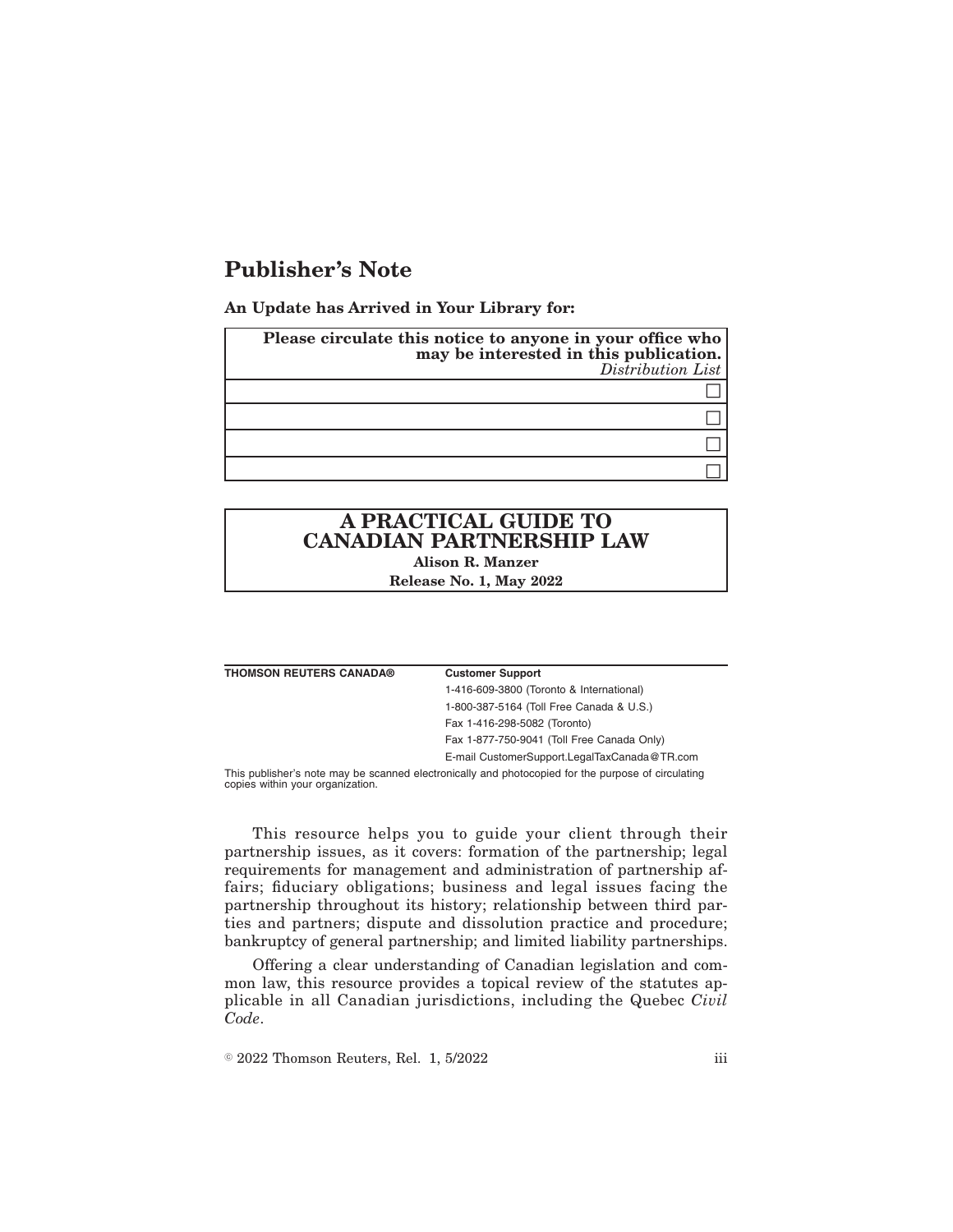### **What's New in the Update:**

This release features updates to Chapter 4: Participation in the Partnership, Chapter 6: General Tax Principles, Chapter 9: Limited Partnerships, and Appendix TC: Tables of Concordance.

#### **Highlights:**

- **General Tax Principles General Canadian Tax Principles for Limited Partnerships — Allocation of Income or Loss** — In computing its income for each taxation year, each limited partner will be required to include (or entitled to deduct) its share of the income (or loss) of the limited partnership from each source for the fiscal period of the limited partnership ending in the taxation year subject, in the case of a loss, to the application of the "at-risk" rules. A limited partner's share of the limited partnership's income must (or loss may, subject to the at-risk rules) be included (or deducted) in determining the limited partner's income (or loss) for the year, whether or not any distribution has been made by the limited partnership (including a distribution automatically reinvested in additional units).
- E **Limited Partnerships Summary of Tax Consequences** — This following summary is of a general nature only and is not exhaustive of all possible Canadian federal income tax considerations applicable to an investment in limited partnership units and does not describe the income tax considerations relating to the deductibility of interest on money borrowed to acquire limited partnership units. This summary does not take into account any foreign tax considerations applicable to an investment in limited partnership units. The income and other tax consequences of acquiring, holding or disposing of limited partnership units will vary depending on a limited partner's particular status and circumstances. Prospective limited partners should always be encouraged to consult their own tax advisors for advice with respect to the tax consequences of an investment in limited partnership units because differences in their particular circumstances can have a significant effect on tax treatment.

### **ProView Developments**

Your ProView edition of this product now has a new, modified layout:

The opening page is now the title page of the book as you would see in the print work